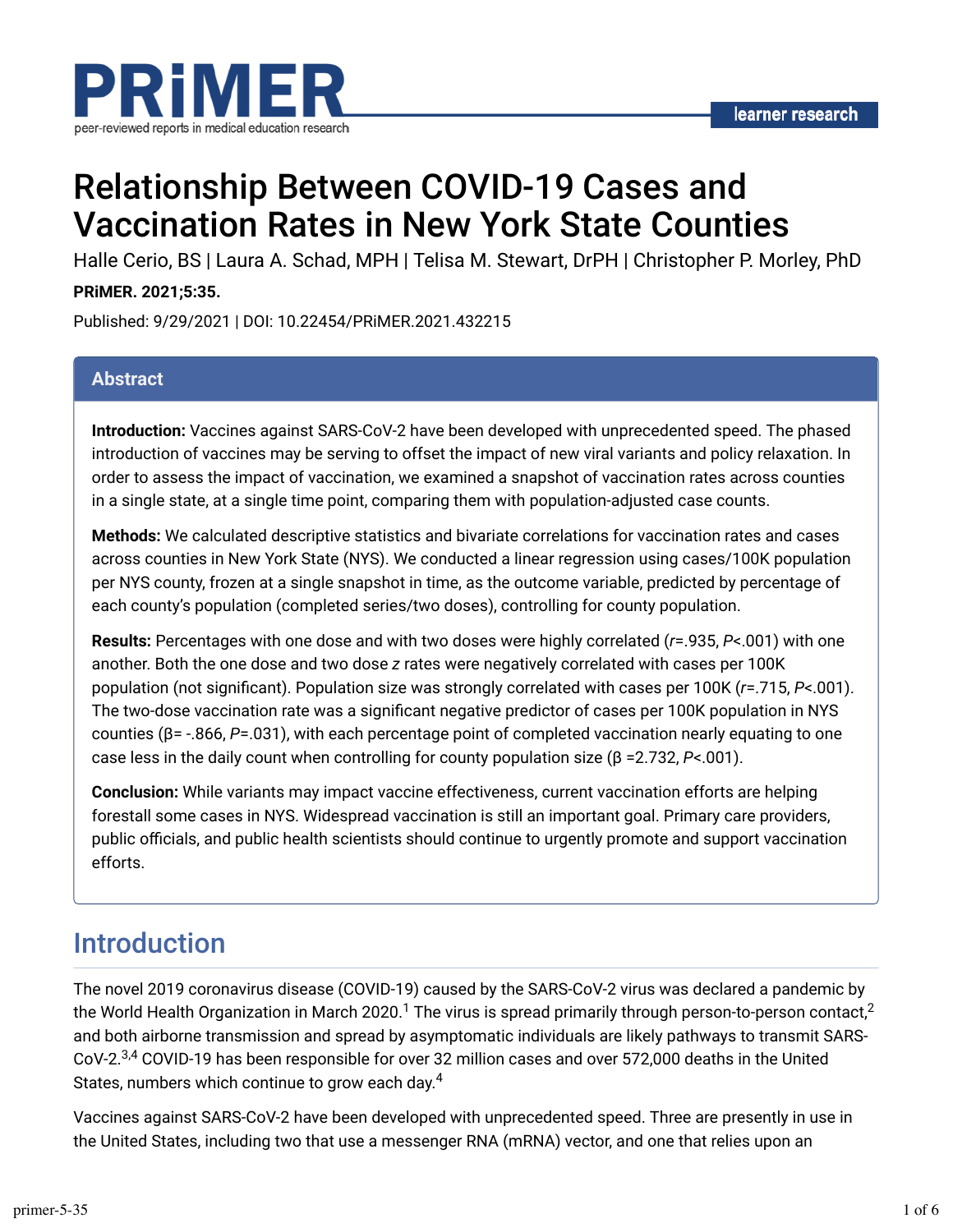adenovirus vector.<sup>5-8</sup> Based on the limited availability of the supply of COVID-19 vaccine in the United States, the Centers for Disease Control and Prevention (CDC) provided recommendations for phased vaccination, prioritizing health care workers as well as those living and working in long-term care facilities. As supplies increased, eligibility expanded to other frontline essential workers, followed by those over the age of 65 and younger individuals with high-risk comorbidities.<sup>10</sup> In New York State (NYS), the final groups to become eligible were all other essential workers, followed by healthy adults.<sup>10,11</sup> All individuals aged 16 years and over subsequently became eligible to receive the vaccine in NYS (April 6, 2021) and across the United States (April 19, 2021). 12,13

In late March 2021, cases of COVID-19 began to rise in NYS and across the United States, representing a third spike in NYS $^{14}$  and a fourth for the United States as a whole. $^{15}$  A combination of new viral variants, $^{16}$  combined with premature relaxation of social distancing measures $^{17}$  that had proved effective earlier in the pandemic, $^{18}$ likely contributed to the latest spike. The phased introduction of vaccines, however, may be serving to offset the impact of new viral variants and policy relaxation. Several reports from the CDC have noted disparities in vaccination coverage by geography and population, noting disparities across the rural-urban divide,<sup>19</sup> by social vulnerability, $^{20}$  and across county borders. $^{20}$  However, to date, we have seen no studies that directly examine the relationship between vaccination and test positivity rates for COVID-19 at the county level. In order to assess the impact of vaccination, we examined a snapshot of vaccination rates across counties in a single state, at a single time point, comparing them with population-adjusted case counts.

## **Methods**

The NYS Department of Health shares vaccination rates per county through the NYS COVID-19 Vaccine Tracker tool, using data reported to the NYS Immunization Information System and the New York City Citywide Immunization Registry. $^{21}$  This online resource is updated daily and includes the number of vaccinated individuals per county, including those who have received at least one vaccine dose and those who have received a completed vaccine series. COVID-19 case rates at the county level are also widely available for all states including NYS, via a cases-per-100K population variable based on a 7-day average that is publicly available from Johns Hopkins University.<sup>22</sup> We extracted NYS data from both sources to calculate the relationship between vaccination and case rates, and to incorporate analysis of county population, as well. We created the data set for analysis using information available on March 31, 2021.

We calculated descriptive statistics and bivariate correlations for vaccination rates (percent of population with one dose, and with two doses or completed series) and cases across the 62 counties of NYS. We then conducted the core analysis as a linear regression, using cases/100K population per NYS county, frozen at a single snapshot in time (March 31), as the outcome variable, predicted by percentage of each county's population (completed series/two doses), controlling for county population. We conducted all analyses using IBM SPSS Statistics v 27. As only aggregated public data were used, this project did not constitute human subjects research.

# **Results**

NYS counties had a mean of 29.7 cases per 100K residents (range: 6.2-108.3). On March 31, NYS had vaccinated approximately 31% of its residents (mean county percent: 30.98, range: 21.8%-57.4%) with one dose of vaccine, and a mean of 18% (mean county percent: 18.12, range: 12.3% - 41.8%) of residents with a full vaccination course (Table 1).

Percentages with one dose and with two doses were highly correlated (*r*=.935, *P*<.001) with one another. Both the one-dose and two-dose rates were negatively correlated with cases per 100K population, but the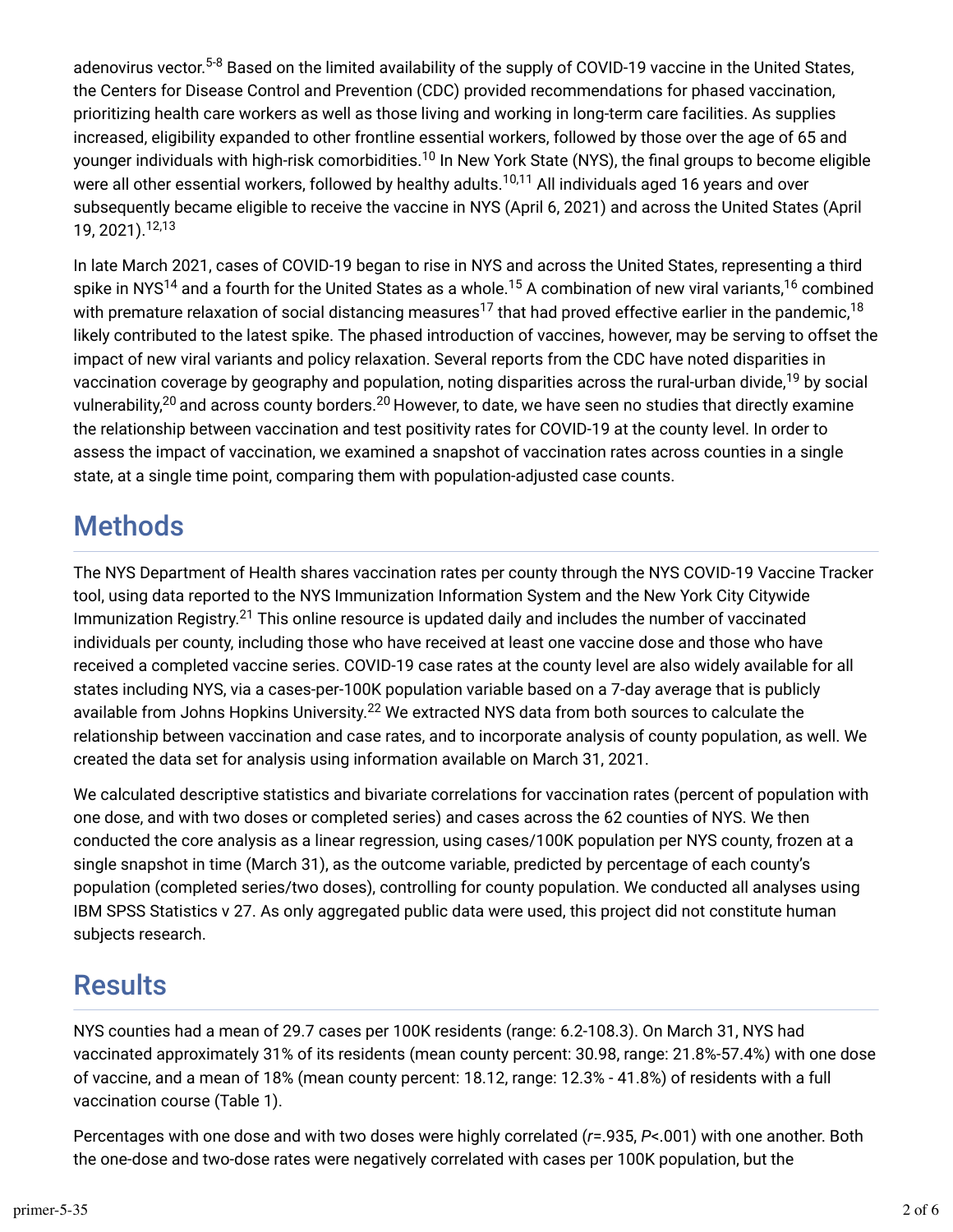association was not significant at the .05 level in bivariate testing. Population size was strongly correlated with cases per 100K (*r*=.715, *P*<.001). Further detail is provided in Table 2.

The two-dose vaccination rate was a significant negative predictor of cases per 100K population in NYS Counties (β= -.866, *P*=.031), with each percentage point of completed vaccination nearly equating to one case less in the daily count on March 31, when controlling for county population size (β =2.732, *P*<.001; Table 3).

# **Conclusion**

While variants of concern (B.1.1.7/Alpha, P.1/Gamma, B.1.351/Beta, B.1.167.2/Delta) may impact vaccine effectiveness, current vaccination efforts appear to have nonetheless helped forestall some cases in New York State during spring 2021. Despite any concerns about vaccine effectiveness in the face of emerging variants, widespread vaccination, with those vaccines that are currently available, is still an important goal. Population levels, and possibly by implication, population density, are also related to case emergence. Large gatherings and business openings may still be risky. This underscores the need to offset derestriction with robust vaccination efforts.

This study faced several limitations. First, data series of vaccination rates were not readily available, and many data relevant to COVID-19 were difficult to acquire. This study was performed with a snapshot of 1 day of data. Nevertheless, we strongly believe a time series would reveal the same information. There are also reporting errors or discrepancies as data are reported from counties, to states, and then aggregated in public reporting mechanisms. We believe these data are robust enough to be used in the analysis as presented. Also, the role of COVID-19 variants was not considered in this study. Public data on variant tracking are extremely limited, both by limited reporting and by the existence of good variant tracking itself. It is also important to note that, as a cross-sectional, single-day, retrospective, observational study of association, we cannot establish a causal link between vaccination rates and test positivity per county with this analysis. It is, however, highly suggestive of the importance of vaccination.

Limitations aside, we believe this study provides additional evidence for the effectiveness of the current vaccines available in the United States in stemming the tide of emergent COVID-19 infections. Even though the Delta variant appears to evade both natural and vaccine-induced immunity to some extent, current vaccines in the United States are still effective at preventing serious illness and hospitalization.<sup>23,24</sup> Future research is already underway across the world assessing the effectiveness of vaccines against new variants, and we urge that such research continue across the spectrum, from the serological to the population level. Meanwhile, primary care providers, public officials, and public health scientists should continue to urgently promote and support vaccination efforts.

# Tables and Figures

|                         | <b>Minimum</b> | <b>Maximum</b> | Mean (SD)       |  |  |  |
|-------------------------|----------------|----------------|-----------------|--|--|--|
| Cases/100K              | 6.20           | 108.30         | 29.66 (21.3862) |  |  |  |
| Population %: one dose  | 21.76%         | 57.42%         | 30.98% (5.76%)  |  |  |  |
| Population %: two doses | 12.27%         | 41.79%         | 18 12% (4.81%)  |  |  |  |

Table 1: Rates of COVID-19 Cases per 100,000 Residents, and Rates of Vaccination, Calculated for New York State Counties (N=62) on March 31, 2021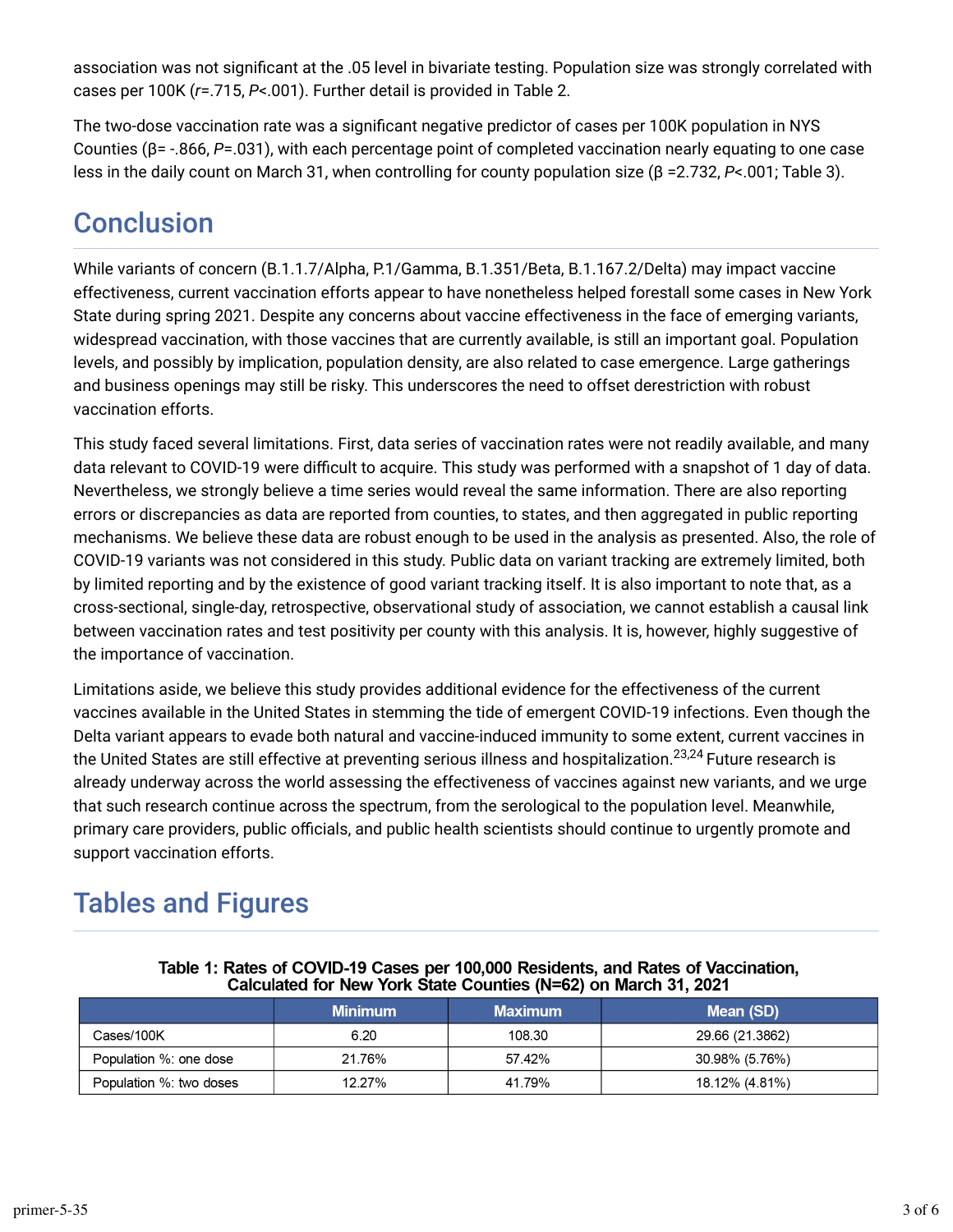|                         | Pct 1 Dose               | Pct 2 Dose         | <b>Population</b> | Cases/100K        |  |
|-------------------------|--------------------------|--------------------|-------------------|-------------------|--|
| Population %: one dose  | 1.00                     | 0.935 (P<.001)     | $-0.108$ (P= 404) | $-0.226$ (P=.078) |  |
| Population %: two doses | 0.935 (P<.001)           | 1.00               | $-0.096$ (P= 458) | $-0.096$ (P=.458) |  |
| Total population        | -0.108 ( <i>P</i> =.404) | $-0.096$ (P=0.458) | 1.00              | 0.715 (P<.001)    |  |
| Cases/100K              | $-0.226$ (P=.078)        | $-0.096$ (P=0.458) | 0.715 (P<.001)    | 1.00              |  |

#### Table 2: Pearson Correlation Coefficients (P) for 62 New York State Counties

#### Table 3: Estimation of Effect of Rate of Full Vaccination on COVID-19 Cases per 100k County Population in New York State on March 31, 2021, Controlling for Population Size, Via Ordinary Least Squares Regression

| <b>Variable</b>         |         | t(P)           | CI             |
|-------------------------|---------|----------------|----------------|
| (Constant)              | 36.74   | 490 (< 001     | 21.72 - 51.75  |
| Population %: two doses | $-0.87$ | $-2.21(0.031)$ | $-1.65 - 0.08$ |
| Population (100K)       | 2.73    | $7.92 \le 001$ | $2.04 - 3.42$  |

## Acknowledgments

**Conflict Disclosure:** The authors listed have no relationships, circumstances, or conditions that present a potential conflict of interest.

## Corresponding Author

Christopher P. Morley, PhD

Department of Public Health & Preventive Medicine,Upstate Medical University, 750 E Adams St, Weiskotten Hall 2262, Syracuse, NY 13210. 315-464-1520

[morleycp@upstate.edu](mailto:morleycp@upstate.edu)

## **Author Affiliations**

Halle Cerio, BS - Department of Public Health & Preventive Medicine, State University of New York Upstate Medical University, Syracuse, NY

Laura A. Schad, MPH - 1Department of Public Health & Preventive Medicine, State University of New York Upstate Medical University, Syracuse, NY

Telisa M. Stewart, DrPH - Department of Public Health & Preventive Medicine, Department of Urology, and Department of Geriatrics, State University of New York Upstate Medical University, Syracuse, NY

Christopher P. Morley, PhD - Department of Public Health & Preventive Medicine, Department of Family Medicine, and Department of Psychiatry & Behavioral Sciences | State University of New York Upstate Medical University, Syracuse, NY

### References

1. Guan WJ, Ni ZY, Hu Y, et al; China Medical Treatment Expert Group for COVID-19. Clinical characteristics of coronavirus disease 2019 in China. N Engl J Med. 2020;382(18):1708-1720.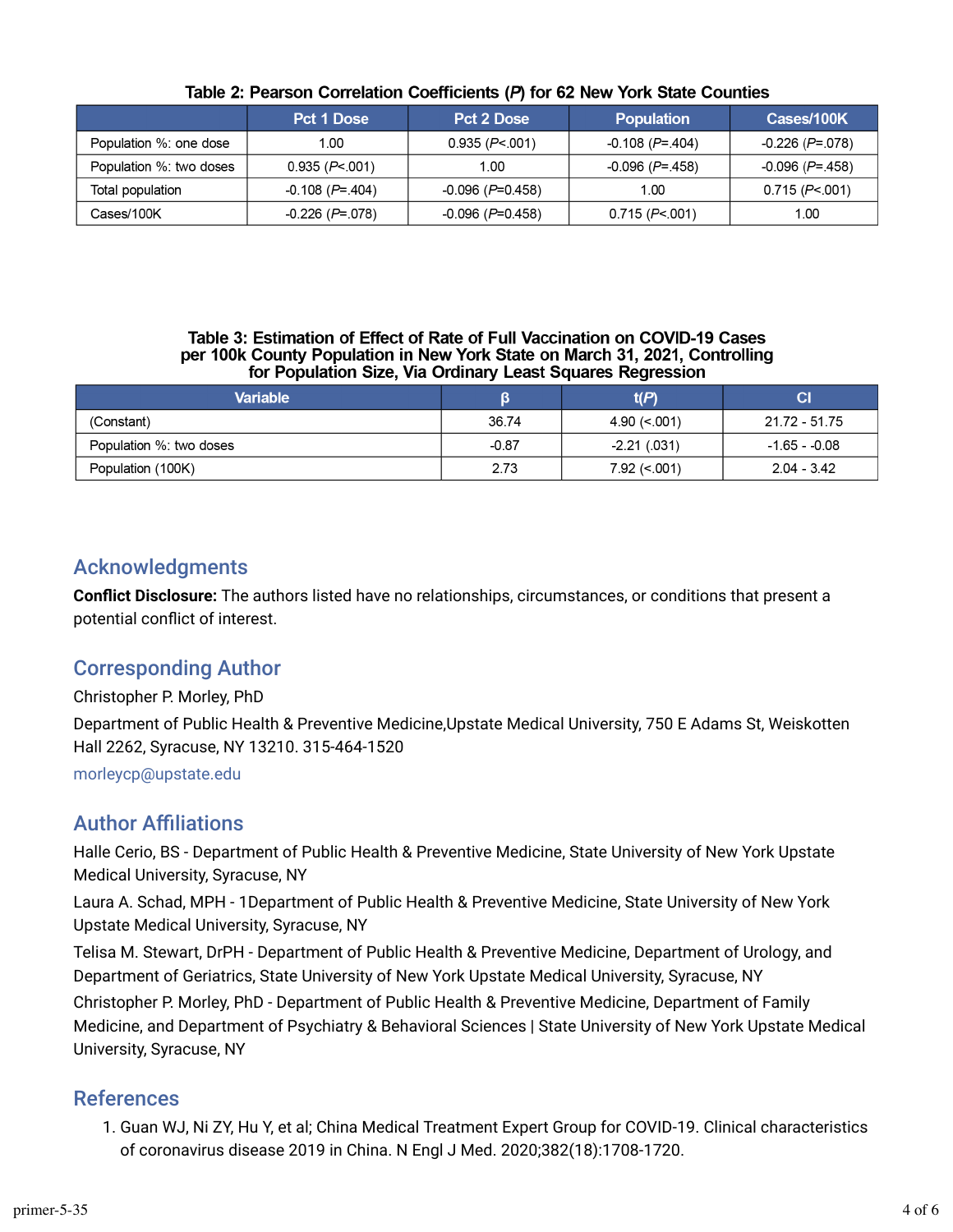[doi:10.1056/NEJMoa2002032](https://doi.org/10.1056/NEJMoa2002032)

- 2. How COVID-19 Spreads. Centers for Disease Control and Prevention. Updated July 14, 2021. Accessed September 23, 2021. [https://www.cdc.gov/coronavirus/2019-ncov/prevent-getting-sick/how-covid](https://www.cdc.gov/coronavirus/2019-ncov/prevent-getting-sick/how-covid-spreads.html)[spreads.html](https://www.cdc.gov/coronavirus/2019-ncov/prevent-getting-sick/how-covid-spreads.html)
- 3. Johansson MA, Quandelacy TM, Kada S, et al. SARS-CoV-2 Transmission from people without COVID-19 symptoms. JAMA Netw Open. 2021;4(1):e2035057. [doi:10.1001/jamanetworkopen.2020.35057](https://doi.org/10.1001/jamanetworkopen.2020.35057)
- 4. United States: COVID-19 Overview. Johns Hopkins Coronavirus Resource Center. Accessed September 23, 2021. <https://coronavirus.jhu.edu/>
- 5. COVID-19 Vaccination. Centers for Disease Control and Prevention. Page Reviewed August 11, 2021. Accessed September 23, 2021.<https://www.cdc.gov/vaccines/covid-19/index.html>
- r. Developing COVID-19 Vaccines. Centers for Disease Control and Prevention. Updated September 8, 2021. Accessed September 23, 2021. [https://www.cdc.gov/coronavirus/2019-ncov/vaccines/distributing](https://www.cdc.gov/coronavirus/2019-ncov/vaccines/distributing/steps-ensure-safety.html) [/steps-ensure-safety.html](https://www.cdc.gov/coronavirus/2019-ncov/vaccines/distributing/steps-ensure-safety.html)
- 7. Keech C, Albert G, Cho I, et al. Phase 1-2 Trial of a SARS-CoV-2 Recombinant spike protein nanoparticle vaccine. N Engl J Med. 2020;383(24):2320-2332. [doi:10.1056/NEJMoa2026920](https://doi.org/10.1056/NEJMoa2026920)
- s. Johnson & Johnson's Janssen COVID-19 Vaccine Overview and Safety. Centers for Disease Control and Prevention. Updated June 23, 2021. Accessed September 23, 2021. [https://www.cdc.gov/coronavirus](https://www.cdc.gov/coronavirus/2019-ncov/vaccines/different-vaccines/janssen.html) [/2019-ncov/vaccines/different-vaccines/janssen.html](https://www.cdc.gov/coronavirus/2019-ncov/vaccines/different-vaccines/janssen.html)
- 9. CDC's COVID-19 Vaccine Rollout Recommendations. Centers for Disease Control and Prevention. Updated August 30, 2021. Accessed September 23, 2021. [https://www.cdc.gov/coronavirus/2019](https://www.cdc.gov/coronavirus/2019-ncov/vaccines/recommendations-process.html) [ncov/vaccines/recommendations-process.html](https://www.cdc.gov/coronavirus/2019-ncov/vaccines/recommendations-process.html)
- 10. New York State's COVID-19 Vaccination Program. New York State Department of Health. Accessed September 23, 2021.<https://covid19vaccine.health.ny.gov/>
- 11. Herd immunity and COVID-19 (coronavirus): What you need to know. Mayo Clinic. August 28, 2021. Accessed September 23, 2021. [https://www.mayoclinic.org/diseases-conditions/coronavirus/in](https://www.mayoclinic.org/diseases-conditions/coronavirus/in-depth/herd-immunity-and-coronavirus/art-20486808)[depth/herd-immunity-and-coronavirus/art-20486808](https://www.mayoclinic.org/diseases-conditions/coronavirus/in-depth/herd-immunity-and-coronavirus/art-20486808)
- 12. Governor Cuomo Announces New Yorkers 30 Years of Age and Older Will Be Eligible to Receive COVID-19 Vaccine. Office of the Governer of the State of New York. [https://www.governor.ny.gov](https://www.governor.ny.gov/news/governor-cuomo-announces-new-yorkers-30-years-age-and-older-will-be-eligible-receive-covid-19) [/news/governor-cuomo-announces-new-yorkers-30-years-age-and-older-will-be-eligible-receive-covid-19](https://www.governor.ny.gov/news/governor-cuomo-announces-new-yorkers-30-years-age-and-older-will-be-eligible-receive-covid-19)
- 13. Your COVID-19 Vaccination. Centers for Disease Control and Prevention. September 9, 2021. Accessed September 23, 2021.<https://www.cdc.gov/coronavirus/2019-ncov/vaccines/your-vaccination.html>
- 14. Hurley C. Amid surging COVID-19 cases, New York Mayor de Blasio orders 80,000 city workers back to offices. World Socialist Web Site. Published March 28, 2021. Accessed September 23, 2021. <https://www.wsws.org/en/articles/2021/03/29/blas-m29.html>
- 15. Baker S, Witherspoon A. US enters a fourth wave as variants drive more coronavirus cases. Axios. Published April 1, 2021. Accessed September 23, 2021. [https://www.axios.com/coronavirus-cases](https://www.axios.com/coronavirus-cases-infections-hospital-variants-d0f5850c-6098-431c-b38c-55b82cce2b8c.html)[infections-hospital-variants-d0f5850c-6098-431c-b38c-55b82cce2b8c.html](https://www.axios.com/coronavirus-cases-infections-hospital-variants-d0f5850c-6098-431c-b38c-55b82cce2b8c.html)
- 16. Wise J. Covid-19: new coronavirus variant is identified in UK. BMJ. 2020;371:m4857. [doi:10.1136/bmj.m4857](https://doi.org/10.1136/bmj.m4857)
- 17. Tsai AC, Harling G, Reynolds ZC, Gilbert RF, Siedner MJ. COVID-19 transmission in the U.S. Before vs. Before relaxation of state social distancing measures. medRxiv. Published online August 2020:2020.07.15.20154534. [doi:10.1101/2020.07.15.20154534](https://doi.org/10.1101/2020.07.15.20154534)
- 1s. Morley CP, Anderson KB, Shaw J, Stewart T, Thomas SJ, Wang D. Social distancing metrics and estimates of SARS-COV-2 transmission rates: associations between mobile telephone data tracking and R. J Public Health Manag Pract. 2020;26(6):606-612. [doi:10.1097/PHH.0000000000001240](https://doi.org/10.1097/PHH.0000000000001240)
- 19. Murthy BP, Sterrett N, Weller D, et al. Disparities in COVID-19 vaccination coverage between urban and rural counties - United States, December 14, 2020-April 10, 2021. MMWR Morb Mortal Wkly Rep. 2021;70(20):759-764. [doi:10.15585/mmwr.mm7020e3](https://doi.org/10.15585/mmwr.mm7020e3)